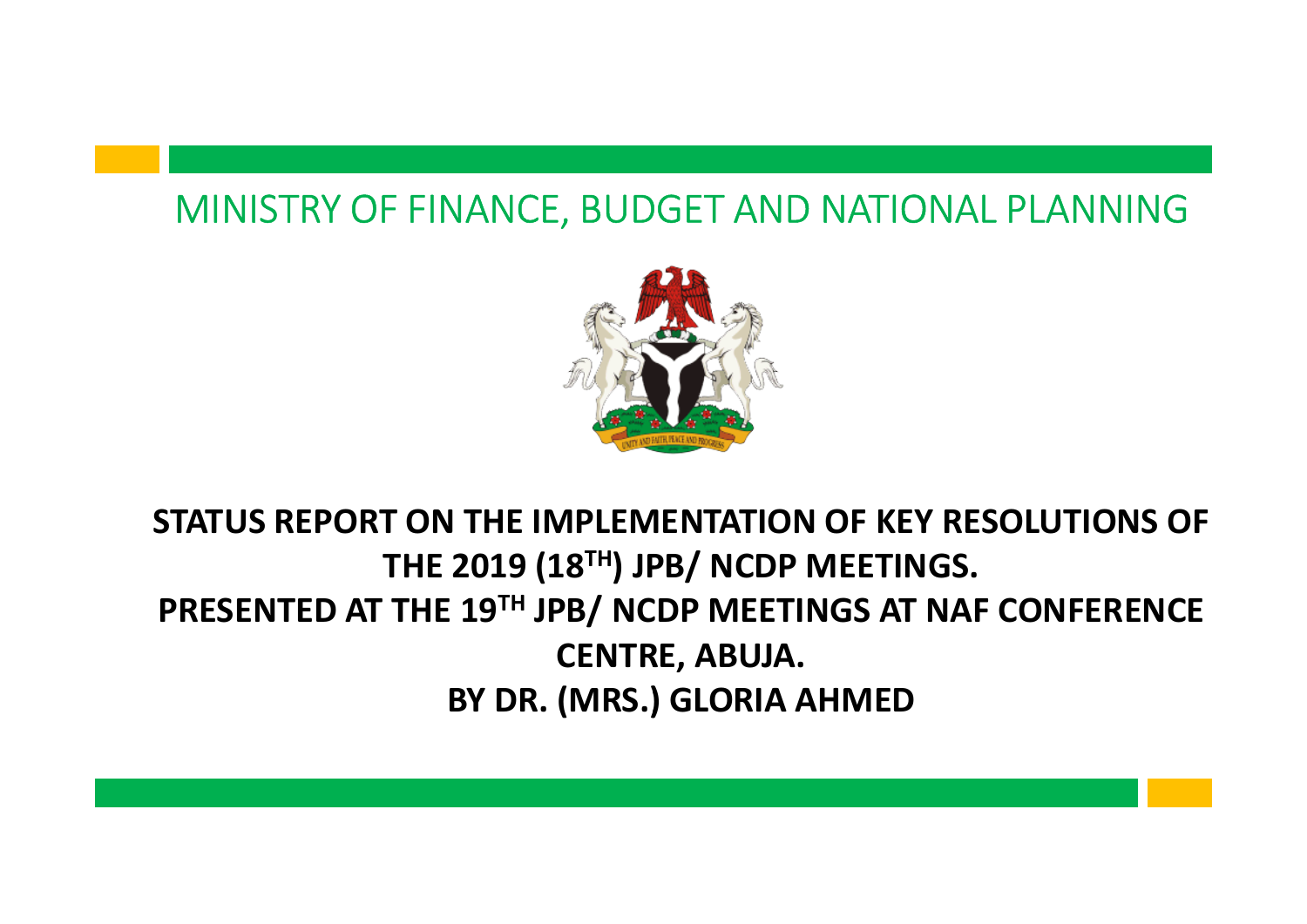## Introduction (Cont'd)

 $2$  and  $2$  and  $2$  and  $2$  and  $2$  and  $2$  and  $2$ 

Introduction (Cont'd)<br>
• The meeting of the Council was presided over b<br>
Minister of State, Budget and National Planning<br>
Honourable Minister of Finance, Budget and **Introduction (Cont'd)**<br>The meeting of the Council was presided over<br>Minister of State, Budget and National Plannir<br>Honourable Minister of Finance, Budget ar<br>Planning was represented by Dr. M. K. Dikwa, **Introduction (Cont'd)**<br>The meeting of the Council was presided over by th<br>Minister of State, Budget and National Planning wl<br>Honourable Minister of Finance, Budget and N<br>Planning was represented by Dr. M. K. Dikwa, Peri<br>S **Introduction (Cont'd)**<br>The meeting of the Council was presided c<br>Minister of State, Budget and National Pla<br>Honourable Minister of Finance, Budge<br>Planning was represented by Dr. M. K. Di<br>Secretary, Special Duties, Ministr Secretary, Special Duties, Ministry of Finance, Budget and The meeting of the Council was presided over by<br>Minister of State, Budget and National Planning<br>Honourable Minister of Finance, Budget and<br>Planning was represented by Dr. M. K. Dikwa, P<br>Secretary, Special Duties, Ministry The meeting of the Council was presided over by<br>Minister of State, Budget and National Planning v<br>Honourable Minister of Finance, Budget and<br>Planning was represented by Dr. M. K. Dikwa, Pe<br>Secretary, Special Duties, Minist The meeting of the Council was presided over l<br>Minister of State, Budget and National Plannin<br>Honourable Minister of Finance, Budget an<br>Planning was represented by Dr. M. K. Dikwa,<br>Secretary, Special Duties, Ministry of Fi Minister of State, Budget and Nationa<br>Honourable Minister of Finance, B<br>Planning was represented by Dr. M.<br>Secretary, Special Duties, Ministry of<br>National Planning. The NCDP was d<br>Vice President, Prof. Yemi Osinbajo S<br>Gove **Cont'd)**<br>presided over by the Hon.<br>ational Planning while the<br>ce, Budget and National (Cont'd)<br>
s presided over by the Hon.<br>
National Planning while the<br>
nce, Budget and National<br>
Dr. M. K. Dikwa, Permanent nt'd)<br>
Sided over by the Hon.<br>
Hanning while the<br>
Budget and National<br>
K. Dikwa, Permanent<br>
f Finance, Budget and **Cont'd)**<br>as presided over by the Hon.<br>National Planning while the<br>ance, Budget and National<br>Dr. M. K. Dikwa, Permanent<br>istry of Finance, Budget and<br><sup>9</sup> was declared open by the presided over by the Hon.<br>Jational Planning while the<br>ice, Budget and National<br>r. M. K. Dikwa, Permanent<br>try of Finance, Budget and<br>was declared open by the<br>bajo *SAN, GCON* while the<br>Dr.) Ifeanyi Okowa gave the ided over by the Hon.<br>
hal Planning while the<br>
Budget and National<br>
K. Dikwa, Permanent<br>
f Finance, Budget and<br>
declared open by the<br>
SAN, GCON while the<br>
eanyi Okowa gave the cil was presided over by the Hon.<br>
and National Planning while the<br>
Finance, Budget and National<br>
d by Dr. M. K. Dikwa, Permanent<br>
Ministry of Finance, Budget and<br>
NCDP was declared open by the<br>
i Osinbajo *SAN, GCON* whil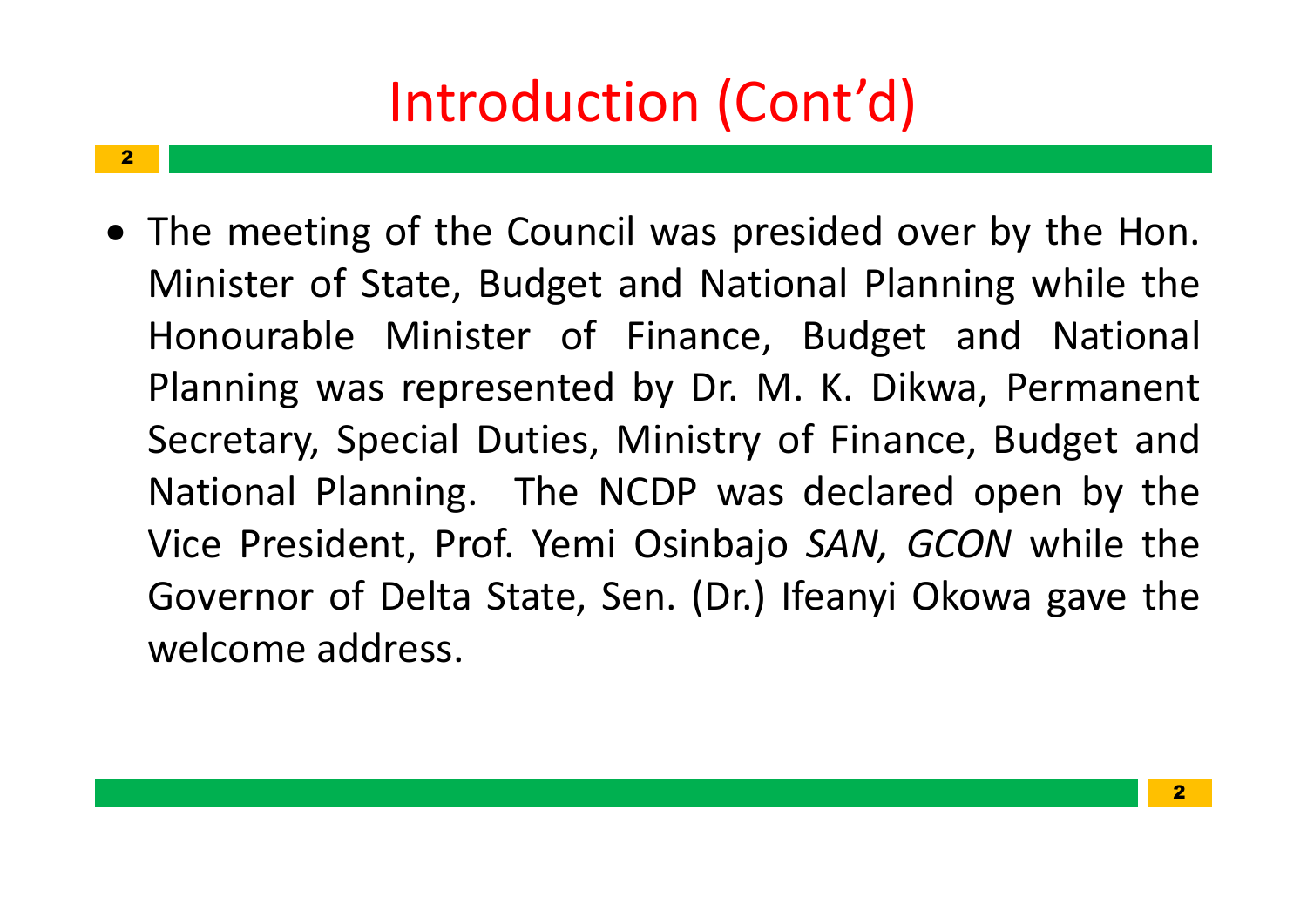## Key Resolutions of the 18th NCDP Meeting

3. **3. Andrew Street, School Street, School Street, School Street, School Street, School Street, School Street,** 

Key Resolutions of the 18th NCDP N<br>• After extensive and exhaustive deliberations on key issue<br>adopted 23 key resolutions. The resolutions and thei **Ey Resolutions of the 18th NCD**<br>After extensive and exhaustive deliberations on key<br>adopted 23 key resolutions. The resolutions and<br>tabulated below: **Example 18 AM**<br>**EXECTE SECONTERVIES A**<br>There extensive and exhaustive deliberation<br>adopted 23 key resolutions. The resolution<br>tabulated below: **VCDP Meeting**<br>on key issues, members<br>ns and their status are **18th NCDP Meeting**<br>Derations on key issues, members<br>resolutions and their status are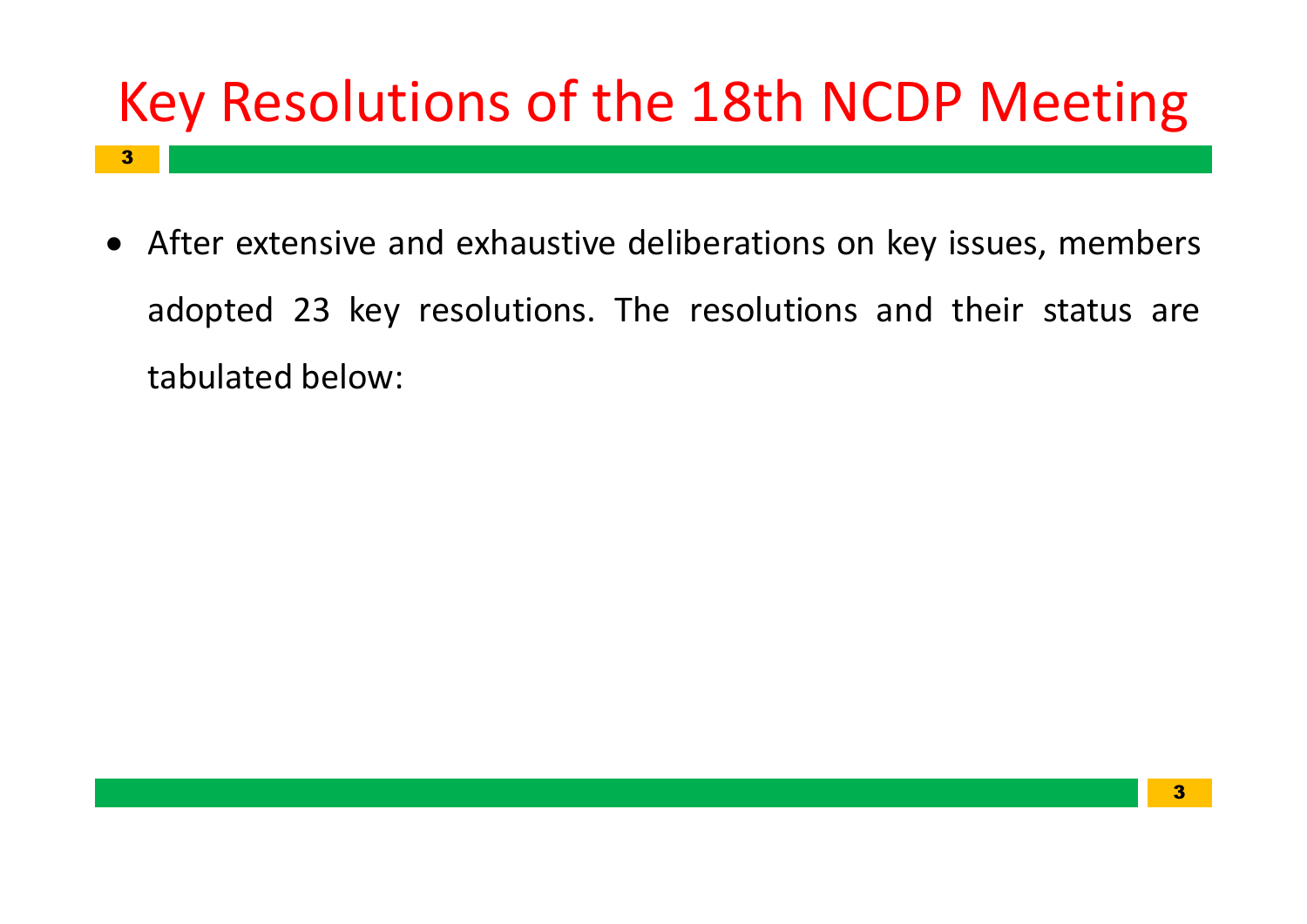| Status Report on the Implementation of the Key Resolutions |  |                                                                                                                                                                                                                                                                                                                                                                                                                                                                                                                                                                                                                                                                                                                                                                                                                                                                                                                                                                                                                                                                                                                       |                                                                          |
|------------------------------------------------------------|--|-----------------------------------------------------------------------------------------------------------------------------------------------------------------------------------------------------------------------------------------------------------------------------------------------------------------------------------------------------------------------------------------------------------------------------------------------------------------------------------------------------------------------------------------------------------------------------------------------------------------------------------------------------------------------------------------------------------------------------------------------------------------------------------------------------------------------------------------------------------------------------------------------------------------------------------------------------------------------------------------------------------------------------------------------------------------------------------------------------------------------|--------------------------------------------------------------------------|
|                                                            |  |                                                                                                                                                                                                                                                                                                                                                                                                                                                                                                                                                                                                                                                                                                                                                                                                                                                                                                                                                                                                                                                                                                                       |                                                                          |
|                                                            |  | <b>RESOLUTION</b>                                                                                                                                                                                                                                                                                                                                                                                                                                                                                                                                                                                                                                                                                                                                                                                                                                                                                                                                                                                                                                                                                                     | <b>STATUS OF IMPLEMENTATION</b>                                          |
|                                                            |  | States were advised to adopt policies that would improve the Most States have domesticated the FG's Ease of<br>operating environment for ease of doing business in order to Doing Business Guidelines and have recorded an<br>increase the level of Private Sector investment and Internally increase in their IGR<br>Generated Revenue (IGR);<br>The need for States to key into the zero-oil plan of the Federal All States are cultivating at least one crop each, in<br>Government for the diversification of their economies, especially which they have comparative advantage<br>in the non-oil sectors;<br>Sub-national Governments were advised to collaborate with the This is ongoing, with the introduction of Zonal<br>Federal Government in improving the security situation in their security outfits in most of the Zones and<br>various States to attract more investors;<br>States were encouraged to coordinate efforts between related This is fully implemented. All the States fully<br>M&E function, aligning responsibilities and institutionalized supported the just concluded monitoring of | implementation of the Police Service Reforms.                            |
|                                                            |  | effectiveness of M&E systems in their respective States;                                                                                                                                                                                                                                                                                                                                                                                                                                                                                                                                                                                                                                                                                                                                                                                                                                                                                                                                                                                                                                                              | States Projects by the NEC, Implementation<br>Monitoring Committee (IMC) |
|                                                            |  | Federal Government was to support the States to adopt the The Bureau of Public Enterprise (BPE) is yet to<br>Public-Private Partnership (PPP) platform to attract Private cascade the National Public Private Partnership<br>Sector investment;                                                                                                                                                                                                                                                                                                                                                                                                                                                                                                                                                                                                                                                                                                                                                                                                                                                                       | Policy to the States.                                                    |
|                                                            |  |                                                                                                                                                                                                                                                                                                                                                                                                                                                                                                                                                                                                                                                                                                                                                                                                                                                                                                                                                                                                                                                                                                                       | However, the BPE assisted the Enugu State                                |
|                                                            |  |                                                                                                                                                                                                                                                                                                                                                                                                                                                                                                                                                                                                                                                                                                                                                                                                                                                                                                                                                                                                                                                                                                                       | Government in setting up their PPP framework.                            |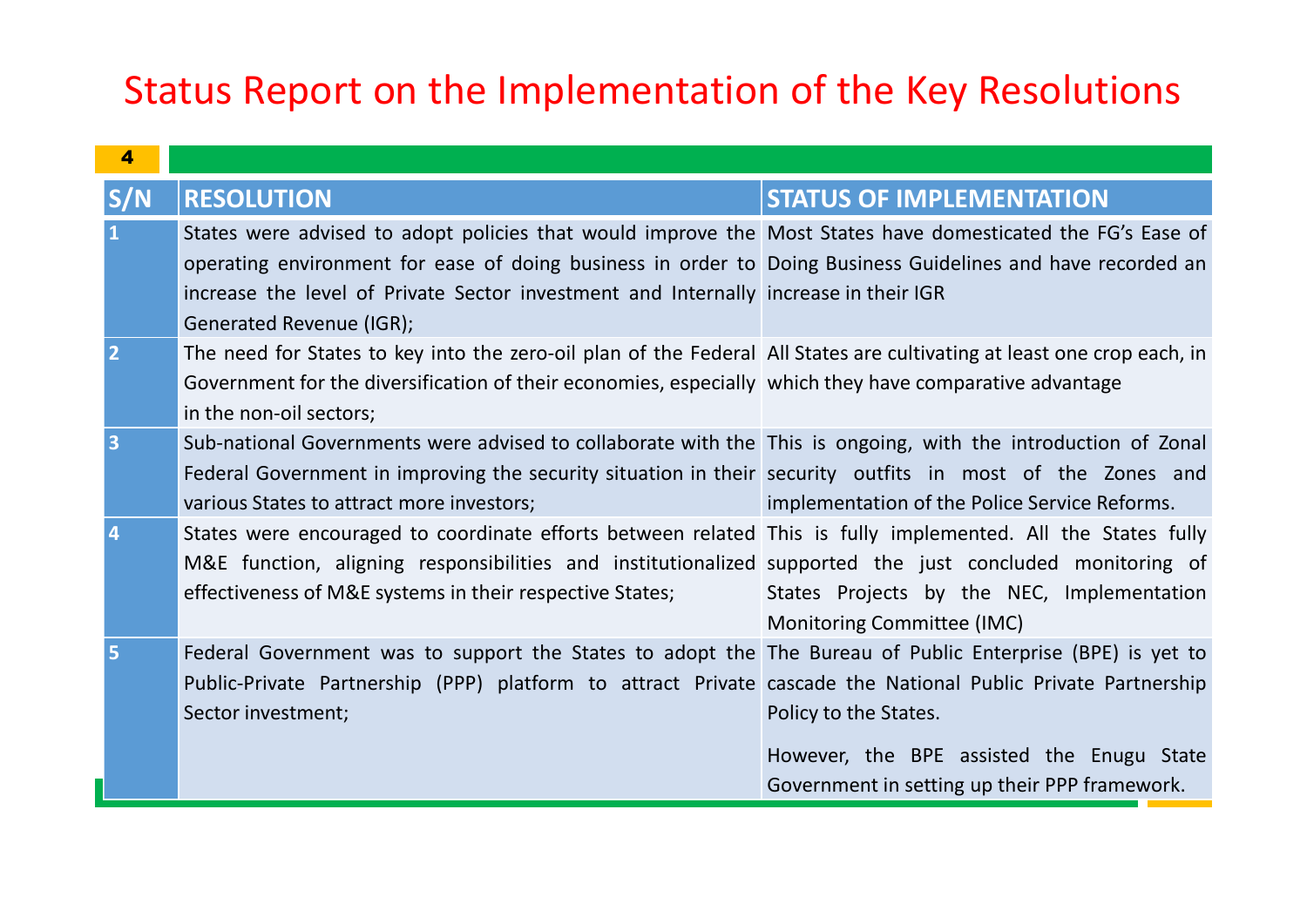| (cont'd)       |                                                                                                                                                                                                                                                                          |                                                                           |
|----------------|--------------------------------------------------------------------------------------------------------------------------------------------------------------------------------------------------------------------------------------------------------------------------|---------------------------------------------------------------------------|
| 6 <sup>1</sup> | The need for an inclusive institutional structure to be put in Concluded. Implementation of JPB                                                                                                                                                                          |                                                                           |
|                | place to ensure follow-up of JPB recommendations;                                                                                                                                                                                                                        | Resolutions were monitored across<br>the States.                          |
| $\overline{7}$ | Governments at all levels were to create an enabling Concluded in some States and ongoing<br>commercial and modernized in others<br>environment to drive<br>manufacturing, agricultural and mining practices so as to<br>scale-up industrialization;                     |                                                                           |
| 8              | Governments at National and Sub-national levels were to Both<br>allocate more resources on ICT to aid revenue collection, Governments have<br>administration and ensure provision of adequate capacity for revenue collection and administration<br>managing the system; | the<br>Federal<br><b>State</b><br>and<br>digitized<br>their<br>processes. |
| 9              | Funds borrowed by State Governments should be invested in Some States have complied,<br>critical sectors, such as infrastructure for improved economic ongoing in other States.<br>performance and job creation;                                                         | but                                                                       |
| <b>10</b>      | States should leverage on State Fiscal Transparency, Implemented across the States, based<br>Accountability and Sustainability (SFTAS) to improve public on the World Bank incentives for<br>financial management systems and processes in Nigeria;                      | compliance.                                                               |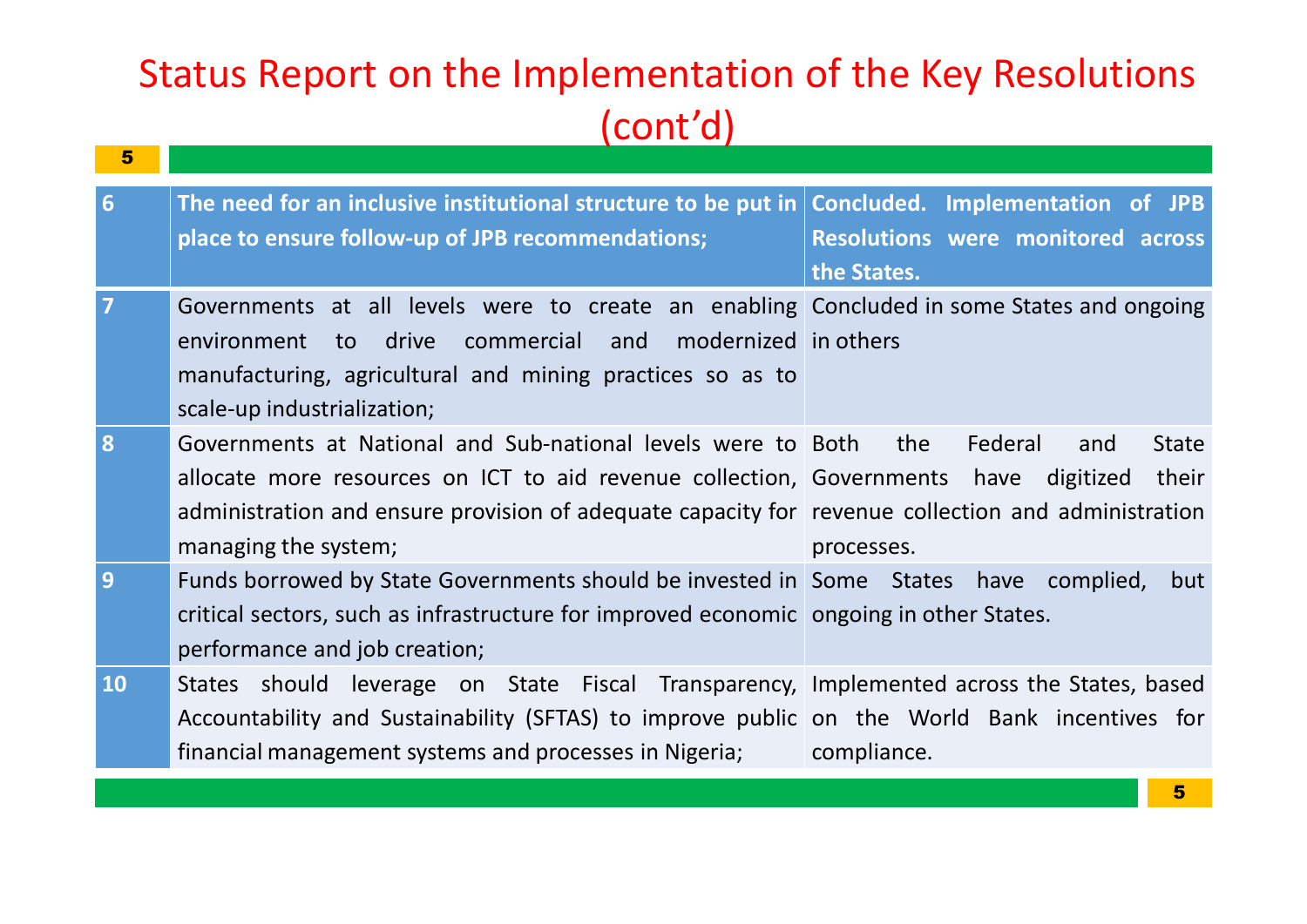| $6\phantom{1}6$ | Status Report on the Implementation of the Key Resolutions (cont'd)                                                                                                                                                                                                                                                                         |                                                                                                        |
|-----------------|---------------------------------------------------------------------------------------------------------------------------------------------------------------------------------------------------------------------------------------------------------------------------------------------------------------------------------------------|--------------------------------------------------------------------------------------------------------|
| 11              | There should be reform of Federal and State Public Financial This is in line with SFTAS principles that the<br>Management laws to achieve better accountability and States are already complying with.<br>transparency and key into the financial management tools<br>developed by Partnership to Engage, Reform and Learn (PERL-<br>DFID); |                                                                                                        |
| 12 <sup>°</sup> | A National Strategic Framework for the Bio-Economy in Nigeria A National Framework for Bio-Economy was<br>should be put in place to ensure effective coordination of the built into the ongoing National Agenda 2050.<br>ecosystem, so as to facilitate job creation and economic growth;                                                   |                                                                                                        |
| 13              | States were encouraged to identify areas of their comparative Most States have identified agribusiness and<br>advantages and undertake a well thought out strategic planning;                                                                                                                                                               | they are doing well.                                                                                   |
| <b>14</b>       | The need for an in-depth review of past development plans to This is concluded. Diagnostic Reports were<br>draw lessons from same for the development of the new NDP submitted by the various TWGs of the NDP<br>2021-2025 and NA2050;                                                                                                      | based on in-depth studies carried out in<br>collaboration with the States & Private<br>Sector/Academia |
| 15              | Governments at all levels should invest in generating credible and Ongoing<br>reliable data for the purposes of development planning and<br>consider the adoption of an inclusive bottom-up approach and<br>integrate SDG goals in the preparation and development of NDP;                                                                  |                                                                                                        |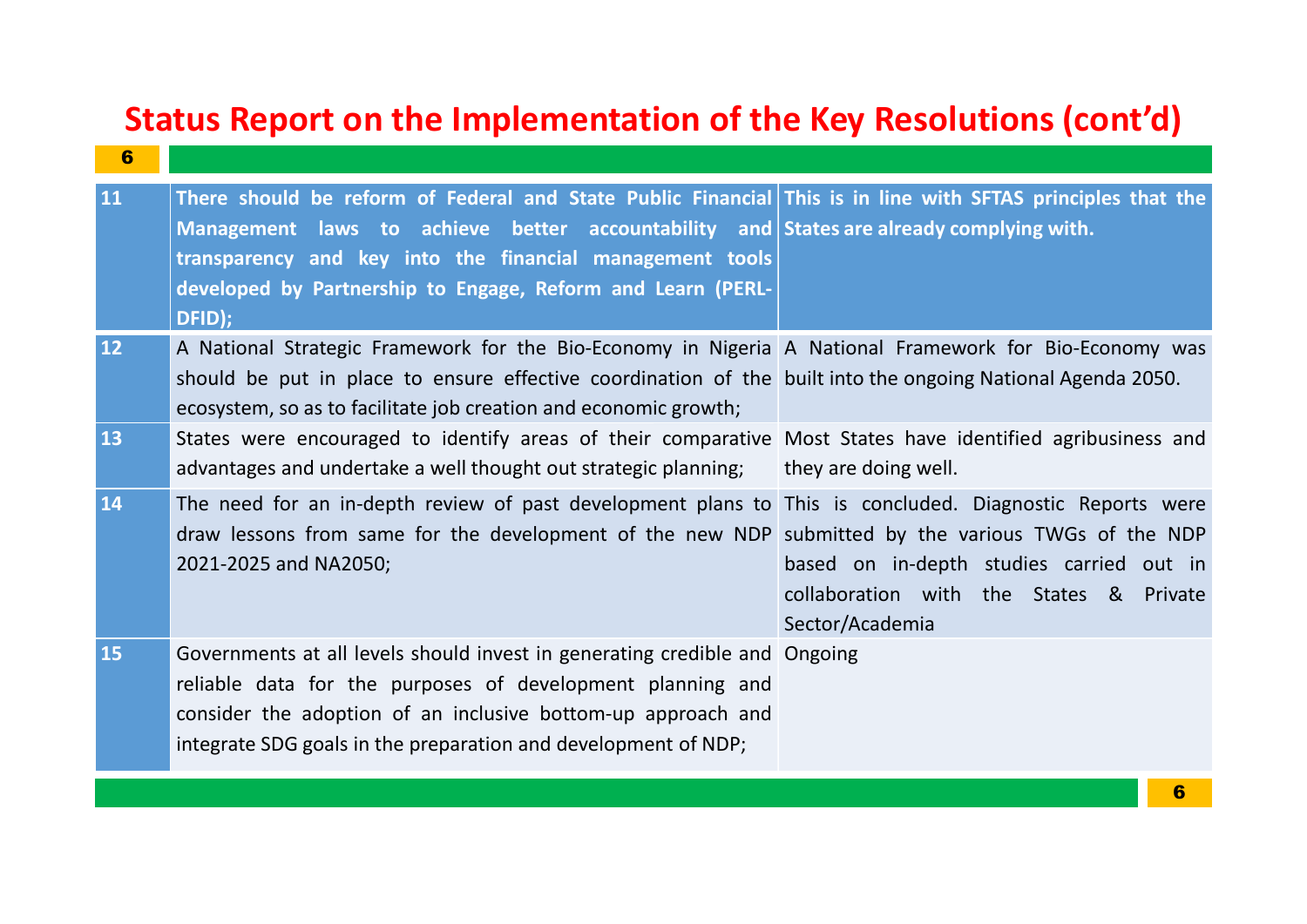| $7$ |  |  |  |
|-----|--|--|--|
|     |  |  |  |

|                         | Status Report on the Implementation of the Key Resolutions (cont'd)                                                                                                                                                                                                                                                             |  |  |
|-------------------------|---------------------------------------------------------------------------------------------------------------------------------------------------------------------------------------------------------------------------------------------------------------------------------------------------------------------------------|--|--|
| $\overline{\mathbf{7}}$ |                                                                                                                                                                                                                                                                                                                                 |  |  |
| <b>16</b>               | The need to refocus on industrialization in the non-oil sectors and encourage Ongoing across the States.<br>innovations to ensure economic diversification and fiscal sustainability was<br>advocated;                                                                                                                          |  |  |
| <b>17</b>               | States should promote the integration of the informal sector into the mainstream Ongoing<br>of their economic planning activities and encourage development of<br>entrepreneurial skills through economic clusters and trade groups;                                                                                            |  |  |
| <b>18</b>               | Establishment of a robust policy and legal framework for Performance Noinformation<br>Management System (PMS) at the National and Sub-national levels for effective<br>and efficient service delivery and build capacity of Staff was canvassed;                                                                                |  |  |
| <b>19</b>               | The need to implement reforms that will remove bottlenecks, strengthen the About 20 States are already<br>business environment and provide security to encourage investment and local implementing this<br>entrepreneurs. This includes land acquisition, title deeds transfer, Nigeria<br>investment certification programmes; |  |  |
| 20                      | Council welcomed the extension of the implementation period of the State Completed<br>Employment and Expenditure for Results (SEEFOR) and also the State and Local<br>Governance Reform (SLOGOR) Projects and urged stakeholders to institute<br>measures for sustainability of the outcomes as the projects wind down;         |  |  |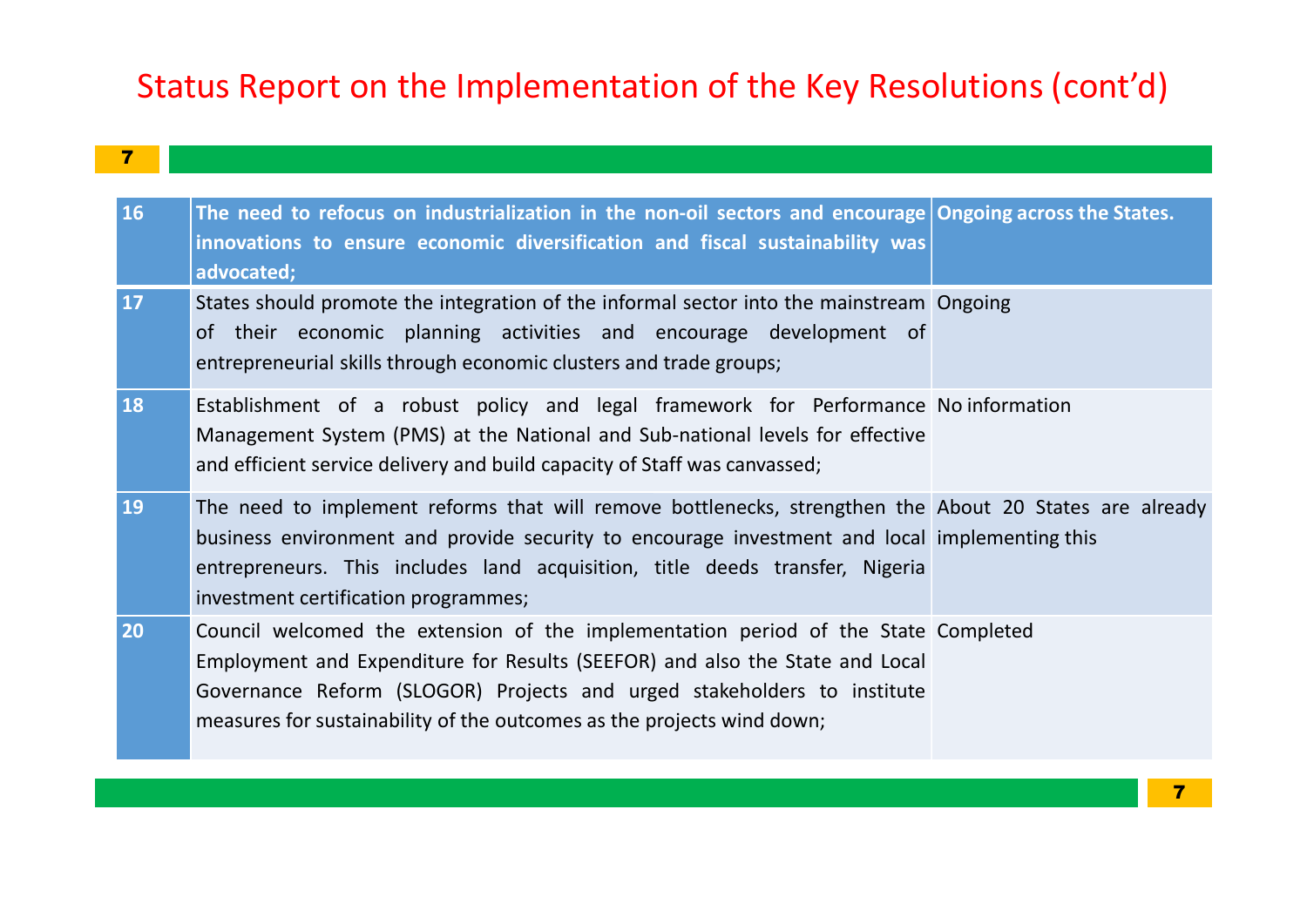#### 8 | Kabupatén Bandung Kabupatén Kabupatén Ing Kabupatén Kabupatén Kabupatén Kabupatén Ka

| Status Report on the Implementation of the Key Resolutions (cont'd)<br>8 |                                                                                                                                                                                                                                                                                                      |                                                                                                                                                                                                    |  |
|--------------------------------------------------------------------------|------------------------------------------------------------------------------------------------------------------------------------------------------------------------------------------------------------------------------------------------------------------------------------------------------|----------------------------------------------------------------------------------------------------------------------------------------------------------------------------------------------------|--|
| 21                                                                       | For Nigeria to achieve the sustainable development   Ongoing.                                                                                                                                                                                                                                        |                                                                                                                                                                                                    |  |
|                                                                          | commitment of leaving no one behind, including<br>children, Government at all levels should invest in<br>critical sectors such as education, health and other key<br>areas linking child development;                                                                                                | Most States usually set aside<br>20% of their annual budgets<br><b>Education and another</b><br>huge sum for the Health<br>Sector.                                                                 |  |
| $\overline{22}$                                                          | Participants noted the challenge posed by inadequate No information<br>data in measuring the impact of climate change and<br>urged policy makers and development practitioners to<br>incorporate climate change mitigation and adaptation<br>objesctives into their sectoral policies and plans; and |                                                                                                                                                                                                    |  |
| 23                                                                       | The NCDP to hold end of 2nd Quarter every year                                                                                                                                                                                                                                                       | Meeting could not hold last year due to<br>COVID-19 Pandemic outbreak. This<br>meeting should have held in April, 2021<br>but for the need to harvest the input of<br>Stakeholders into the Plans. |  |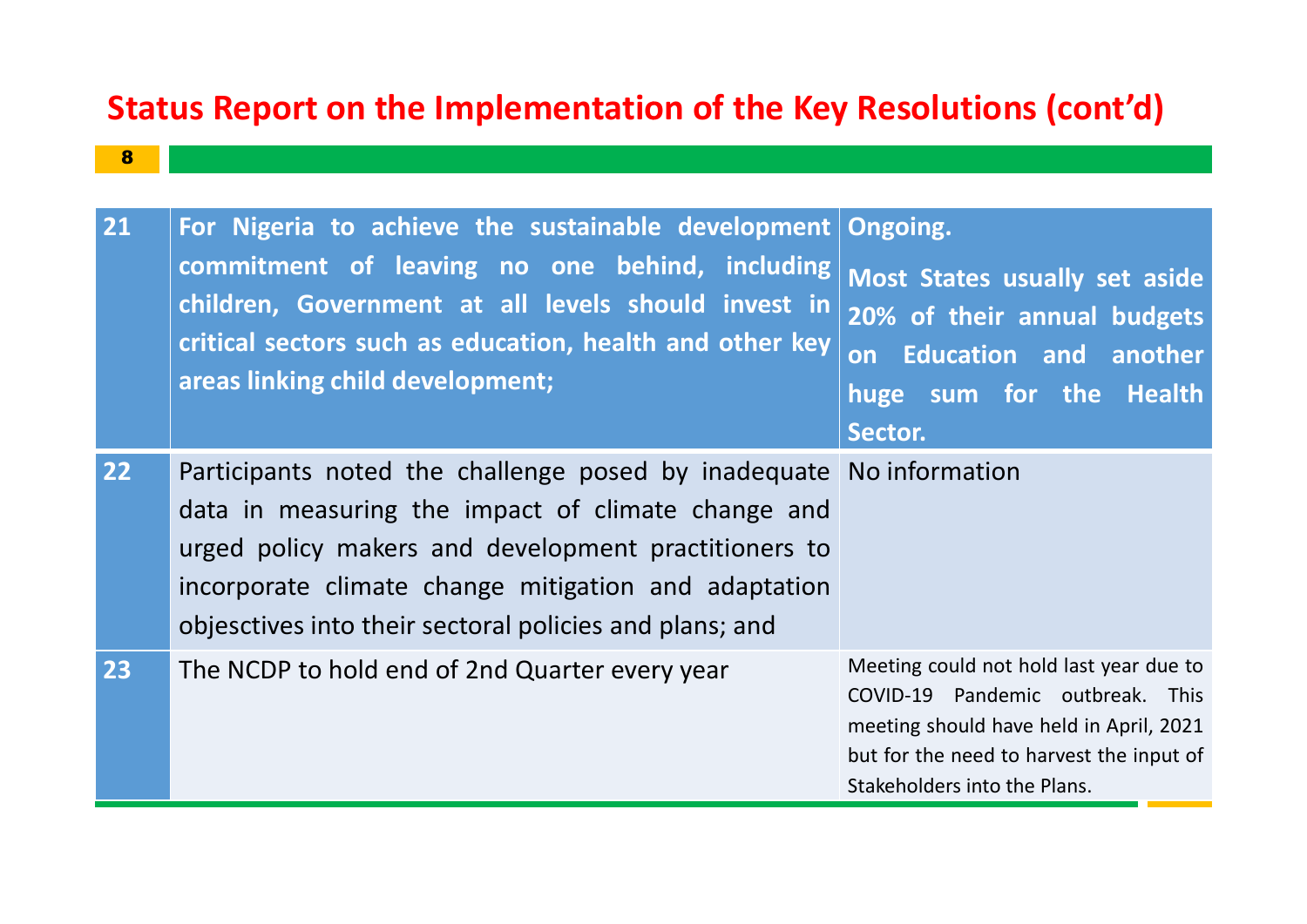## **Conclusion**

9 - Johann Barn, amerikansk politiker († 1908)<br>1908 - Johann Barn, amerikansk politiker († 1908)

**Conclusion**<br>The JPB/NCDP Secretariat would ensure<br>circulation of decisions of this meeting,<br>encouraged to reach out to the **Conclusion**<br>The JPB/NCDP Secretariat would ensure immed<br>circulation of decisions of this meeting, States<br>encouraged to reach out to the Secreta<br>(necsecretariat@natioanlplanning.gov.ng; necsecretariat@hotmail.com;) **Conclusion**<br>The JPB/NCDP Secretariat would ensure<br>circulation of decisions of this meeting, S<br>encouraged to reach out to the<br>(nessecretariat@natioanlplanning.gov.ng; nessecretariat@hotmail<br>ensure implementation of the out (necsecretariat@natioanlplanning.gov.ng; necsecretariat@hotmail.com;) and ensure implementation of the outcome of this meeting. **Solution Concreasion**<br>The JPB/NCDP Secretariat would ensure imm<br>circulation of decisions of this meeting, State<br>encouraged to reach out to the Secretariat<br>(necsecretariat@natioanlplanning.gov.ng; necsecretariat@hotmail.co The JPB/NCDP Secretariat would ensure<br>circulation of decisions of this meeting,<br>encouraged to reach out to the<br>(necsecretariat@natioanlplanning.gov.ng; necsecretariat@hotma<br>ensure implementation of the outcome of th<br>Govern challenges. **usion**<br>would ensure immediate<br>this meeting, States are<br>ut to the Secretariat **Ision**<br>
would ensure immediate<br>
this meeting, States are<br>
it to the Secretariat<br>
<u>necsecretariat@hotmail.com</u>;) and **n**<br>d ensure immediate<br>meeting, States are<br>to the Secretariat<br><u>retariat@hotmail.com</u>;) and<br>come of this meeting. ensure immediate<br>
eeting, States are<br>
the Secretariat<br>
riat@hotmail.com;) and<br>
ne of this meeting.<br>
our planning efforts<br>
der to meet current Id ensure immediate<br>meeting, States are<br>to the Secretariat<br>expresentation (contention) and<br>toome of this meeting.<br>ing our planning efforts<br>in order to meet current